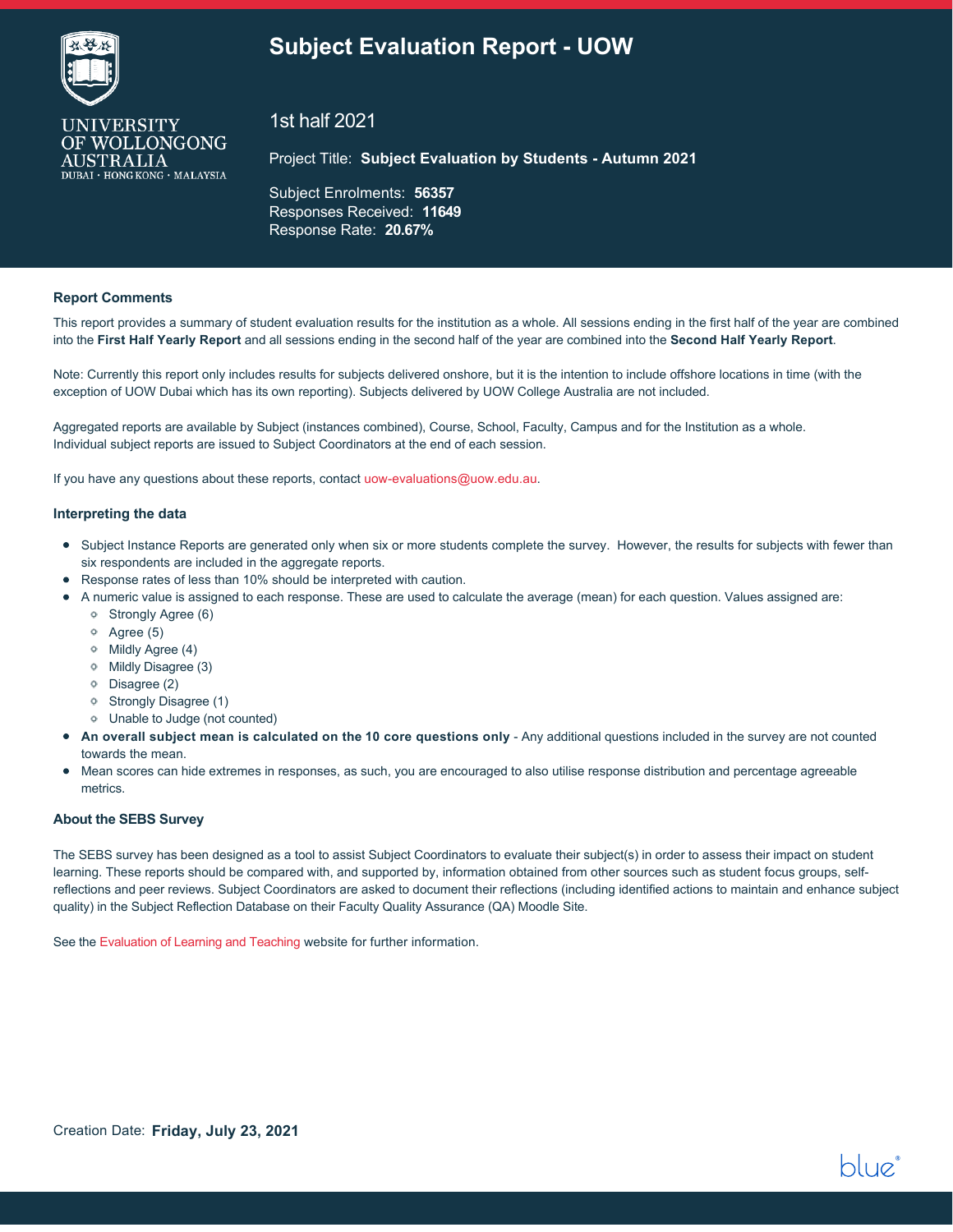#### **Gender Breakdown**

Note: Gender will display as F for Female, M for Male and X for Undeclared



#### **International/Domestic Breakdown**

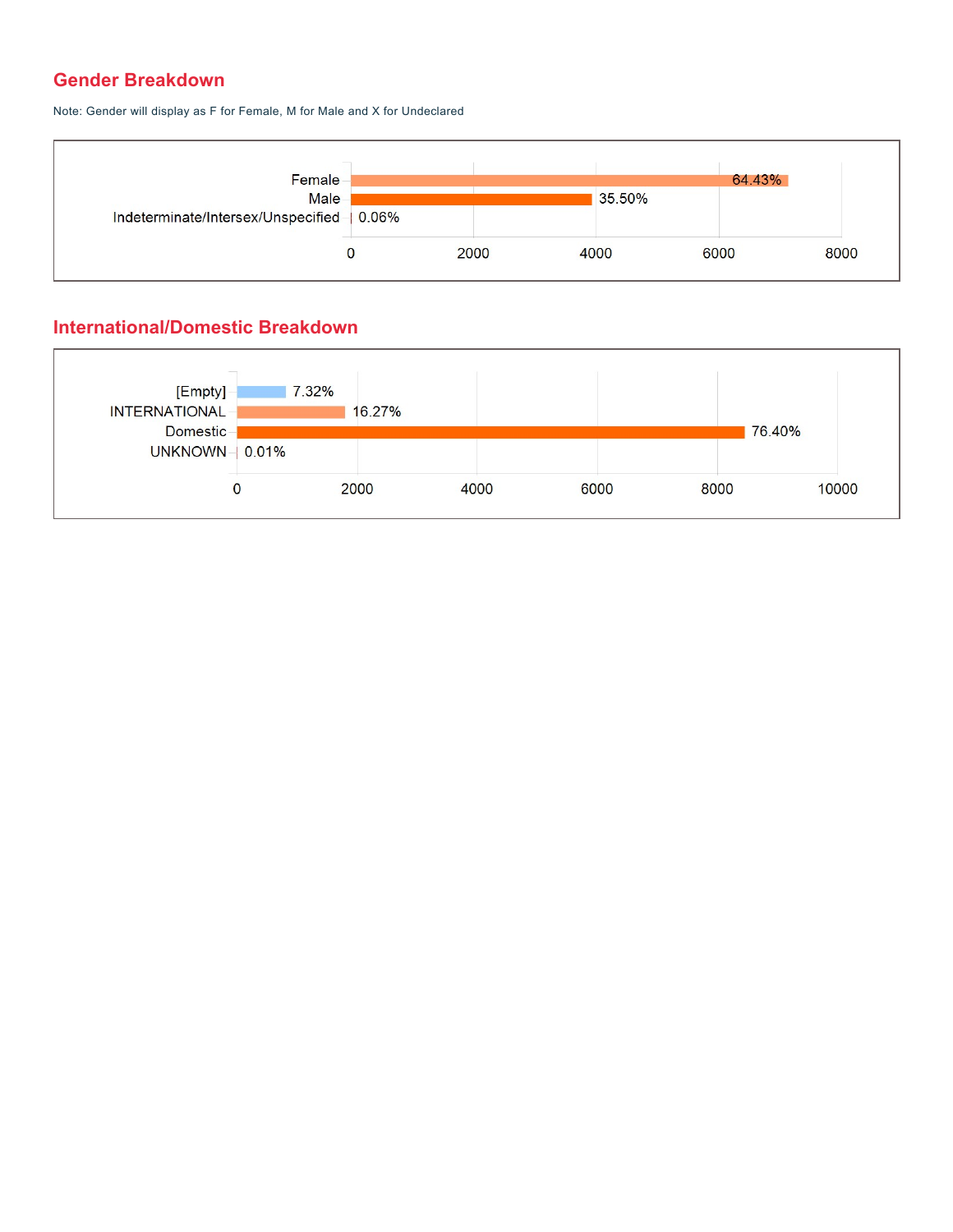# About the Respondents

# Results Summary

## **Average Ratings for UOW**

| Question                                                                    | Overall<br>(UOW) |
|-----------------------------------------------------------------------------|------------------|
|                                                                             | Mean             |
| 1. Understood subject requirements and learning outcomes                    | 5.17             |
| 2. Content organised in clear and logical way                               | 4.98             |
| 3. Subject challenged my thinking                                           | 5.22             |
| 4. Learning materials aided my learning                                     | 5.01             |
| 5. Digital technology supported my learning                                 | 4.95             |
| 6. Subject provided real world examples connecting theory and practice      | 5.11             |
| 7. Assessments tasks clearly stated                                         | 4.87             |
| 8. Clear connections between assessment tasks and subject learning outcomes | 5.09             |
| 9. Assessment tasks weighted fairly                                         | 4.82             |
| 10. Overall satisfaction                                                    | 4.91             |
| <b>Overall Mean</b>                                                         | 5.01             |

## **Average Ratings by Gender**

| Question                                                                       | Male | Indeterminate/Intersex/Unspecified | Female |
|--------------------------------------------------------------------------------|------|------------------------------------|--------|
| 1. Understood subject requirements and learning outcomes                       | 5.16 | 5.25                               | 5.18   |
| 2. Content organised in clear and logical way                                  | 4.98 | 5.25                               | 4.99   |
| 3. Subject challenged my thinking                                              | 5.17 | 5.50                               | 5.24   |
| 4. Learning materials aided my learning                                        | 4.96 | 5.38                               | 5.03   |
| 5. Digital technology supported my learning                                    | 4.88 | 5.25                               | 4.98   |
| 6. Subject provided real world examples connecting theory and practice         | 5.04 | 5.13                               | 5.15   |
| 7. Assessments tasks clearly stated                                            | 4.89 | 4.88                               | 4.86   |
| 8. Clear connections between assessment tasks and subject learning<br>outcomes | 5.07 | 5.13                               | 5.10   |
| 9. Assessment tasks weighted fairly                                            | 4.82 | 5.13                               | 4.82   |
| 10. Overall satisfaction                                                       | 4.89 | 5.38                               | 4.92   |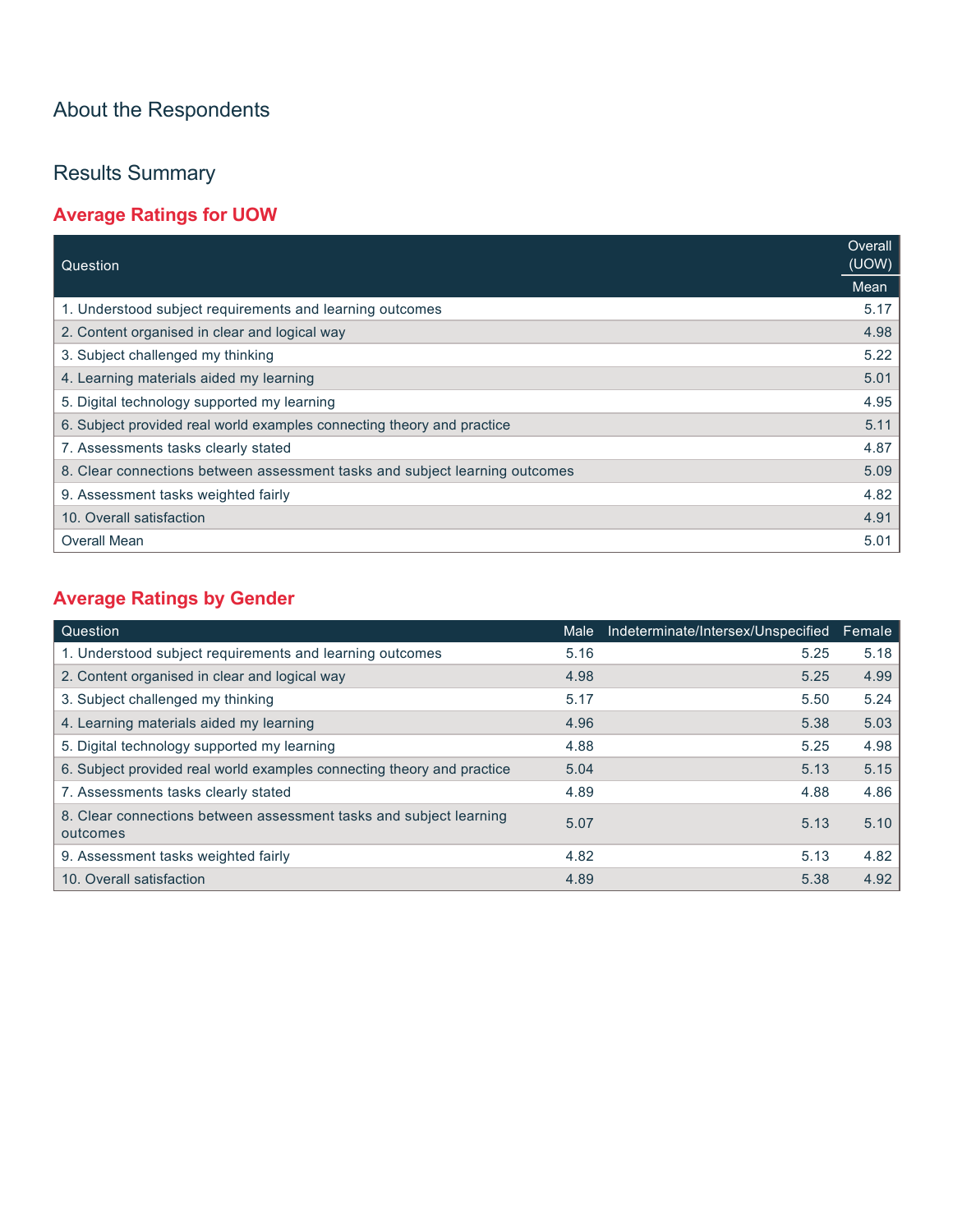# **Average Ratings by Student Type**

| Question                                                                       | <b>UNKNOWN</b> | <b>INTERNATIONAL</b> | <b>DOMESTIC</b> | [Empty] |
|--------------------------------------------------------------------------------|----------------|----------------------|-----------------|---------|
| 1. Understood subject requirements and learning outcomes                       | 5.00           | 5.29                 | 5.14            | 5.33    |
| 2. Content organised in clear and logical way                                  | 5.00           | 5.20                 | 4.94            | 5.33    |
| 3. Subject challenged my thinking                                              | 6.00           | 5.31                 | 5.20            | 5.00    |
| 4. Learning materials aided my learning                                        | 6.00           | 5.19                 | 4.97            | 5.33    |
| 5. Digital technology supported my learning                                    | 6.00           | 5.18                 | 4.90            | 5.33    |
| 6. Subject provided real world examples connecting theory and practice         | 6.00           | 5.18                 | 5.10            | 4.67    |
| 7. Assessments tasks clearly stated                                            | 4.00           | 5.13                 | 4.82            | 4.33    |
| 8. Clear connections between assessment tasks and subject learning<br>outcomes | 6.00           | 5.19                 | 5.07            | 5.33    |
| 9. Assessment tasks weighted fairly                                            | 4.00           | 5.09                 | 4.76            | 5.00    |
| 10. Overall satisfaction                                                       | 5.00           | 5.10                 | 4.87            | 5.00    |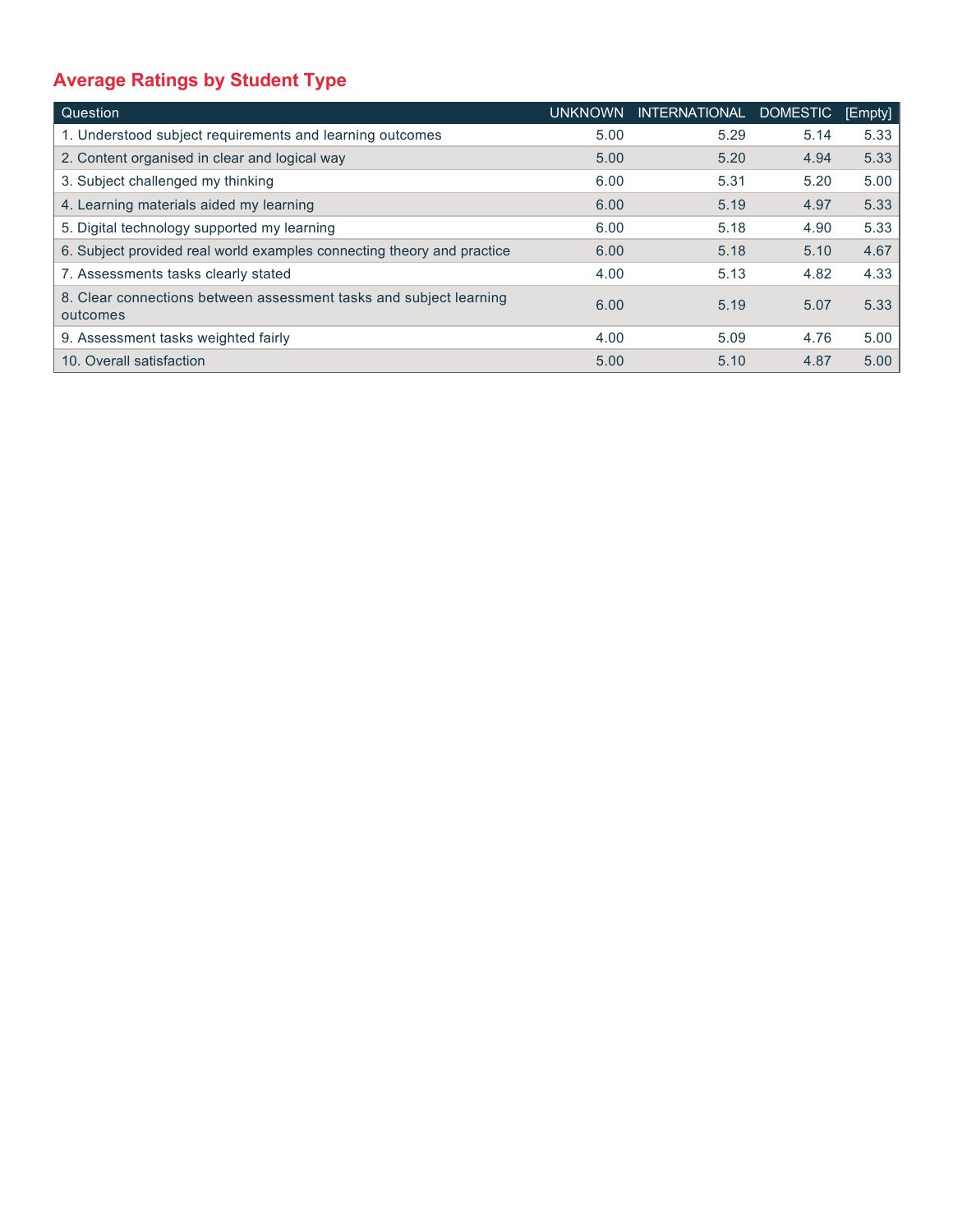## **Average Ratings by Subject Level**

| <b>Subiect Level</b> | Q <sub>1</sub> | Q2   | Q3   | Q4   | Q <sub>5</sub> | Q6   | Q7   | Q8   | Q9   | Q10  | Overall Mean |
|----------------------|----------------|------|------|------|----------------|------|------|------|------|------|--------------|
| Overall              | 5.17           | 4.98 | 5.22 | 5.01 | 4.95           | 5.11 | 4.87 | 5.09 | 4.82 | 4.91 | 5.01         |
| $\overline{0}$       | 5.23           | 5.25 | 5.10 | 5.16 | 5.00           | 4.29 | 5.28 | 5.24 | 5.00 | 5.20 | 5.07         |
| 100                  | 5.21           | 5.06 | 5.19 | 5.07 | 5.02           | 5.15 | 4.98 | 5.13 | 4.91 | 5.03 | 5.08         |
| 200                  | 5.15           | 4.93 | 5.24 | 4.96 | 4.89           | 5.02 | 4.83 | 5.04 | 4.76 | 4.83 | 4.97         |
| 300                  | 5.08           | 4.83 | 5.19 | 4.85 | 4.82           | 5.09 | 4.68 | 5.01 | 4.68 | 4.74 | 4.90         |
| 400                  | 5.03           | 4.84 | 5.00 | 4.91 | 4.86           | 5.13 | 4.72 | 5.02 | 4.73 | 4.72 | 4.90         |
| 800                  | 5.45           | 5.36 | 5.35 | 5.32 | 5.21           | 5.11 | 5.34 | 5.36 | 5.20 | 5.20 | 5.29         |
| 900                  | 5.24           | 5.11 | 5.32 | 5.12 | 5.05           | 5.22 | 4.95 | 5.18 | 4.90 | 5.02 | 5.11         |
| <b>Honours</b>       | 4.92           | 4.92 | 5.43 | 5.16 | 4.92           | 5.24 | 4.35 | 5.20 | 3.94 | 4.71 | 4.88         |
| Overall - UOW        | 5.17           | 4.98 | 5.22 | 5.01 | 4.95           | 5.11 | 4.87 | 5.09 | 4.82 | 4.91 | 5.01         |

### **Average Ratings by Campus**

| Campus                | Q <sub>1</sub> | Q <sub>2</sub> | Q3   | Q <sub>4</sub> | Q <sub>5</sub> | Q <sub>6</sub> | Q <sub>7</sub> | Q8   | Q9   | Q <sub>10</sub> | <b>Overall Mean</b> |
|-----------------------|----------------|----------------|------|----------------|----------------|----------------|----------------|------|------|-----------------|---------------------|
| Overall               | 5.17           | 4.98           | 5.22 | 5.01           | 4.95           | 5.11           | 4.87           | 5.09 | 4.82 | 4.91            | 5.01                |
| <b>Batemans Bay</b>   | 4.74           | 4.20           | 4.75 | 4.25           | 4.39           | 4.52           | 4.19           | 4.48 | 4.23 | 4.09            | 4.38                |
| Bega                  | 5.30           | 5.13           | 5.45 | 5.25           | 5.17           | 5.23           | 4.94           | 5.17 | 5.04 | 5.01            | 5.17                |
| Shoalhaven            | 5.05           | 4.67           | 5.16 | 4.76           | 4.78           | 5.08           | 4.65           | 4.88 | 4.50 | 4.71            | 4.83                |
| South Western Sydney  | 5.08           | 4.93           | 5.16 | 4.99           | 4.97           | 5.09           | 4.74           | 4.95 | 4.76 | 4.86            | 4.95                |
| Southern Highlands    | 5.00           | 4.89           | 4.89 | 5.00           | 4.89           | 5.22           | 4.22           | 4.67 | 4.33 | 4.67            | 4.78                |
| Southern Sydney       | 4.95           | 4.52           | 4.90 | 4.52           | 4.53           | 4.70           | 4.18           | 4.65 | 4.39 | 4.54            | 4.59                |
| Sydney                | 5.71           | 5.57           | 5.29 | 5.43           | 5.14           | 5.43           | 5.86           | 5.71 | 5.29 | 5.29            | 5.47                |
| UOW Online Wollongong | 5.35           | 5.27           | 5.37 | 5.25           | 5.15           | 5.24           | 5.18           | 5.33 | 5.05 | 5.21            | 5.24                |
| Wollongong            | 5.18           | 5.00           | 5.22 | 5.02           | 4.95           | 5.12           | 4.89           | 5.11 | 4.83 | 4.92            | 5.02                |

### **Average Ratings by Faculty**

| Faculty                                                       | $\Omega$ 1 | Q <sub>2</sub>                                    | Q <sub>3</sub> | Q <sub>4</sub> | Q <sub>5</sub>      | Q <sub>6</sub> | Q7   | Q8             | Q9        | Q <sub>10</sub> | Overall<br>Mean |
|---------------------------------------------------------------|------------|---------------------------------------------------|----------------|----------------|---------------------|----------------|------|----------------|-----------|-----------------|-----------------|
| Overall                                                       | 5.17       | 4.98                                              | 5.22           | 5.01           | 4.95                | 5.11           | 4.87 | 5.09           | 4.82 4.91 |                 | 5.01            |
| Administration                                                |            | 5.53 5.33 5.36 5.33 5.41 5.43 5.23 5.26 5.22 5.30 |                |                |                     |                |      |                |           |                 | 5.34            |
| Faculty of Business and Law                                   | 5.21       | 5.07                                              | 5.23           |                | 5.07 5.02 5.19 5.00 |                |      | 5.12           | 4.90 4.93 |                 | 5.07            |
| Faculty of Engineering and Information Sciences               | 5.16       | 4.93                                              |                | 5.18 4.92      | 4.90 4.95 4.92      |                |      | 5.10 4.76 4.84 |           |                 | 4.97            |
| Faculty of Science, Medicine and Health                       | 5.10       | 4.83                                              | 5.18           | 4.88           | 4.85 5.06           |                | 4.68 | 4.98           | 4.67      | -4.80           | 4.90            |
| Faculty of the Arts, Social Sciences and<br><b>Humanities</b> |            | 5.18 5.04 5.25 5.07                               |                |                | 4.98                | 5.18           |      | 4.88 5.12 4.87 |           | 4.99            | 5.06            |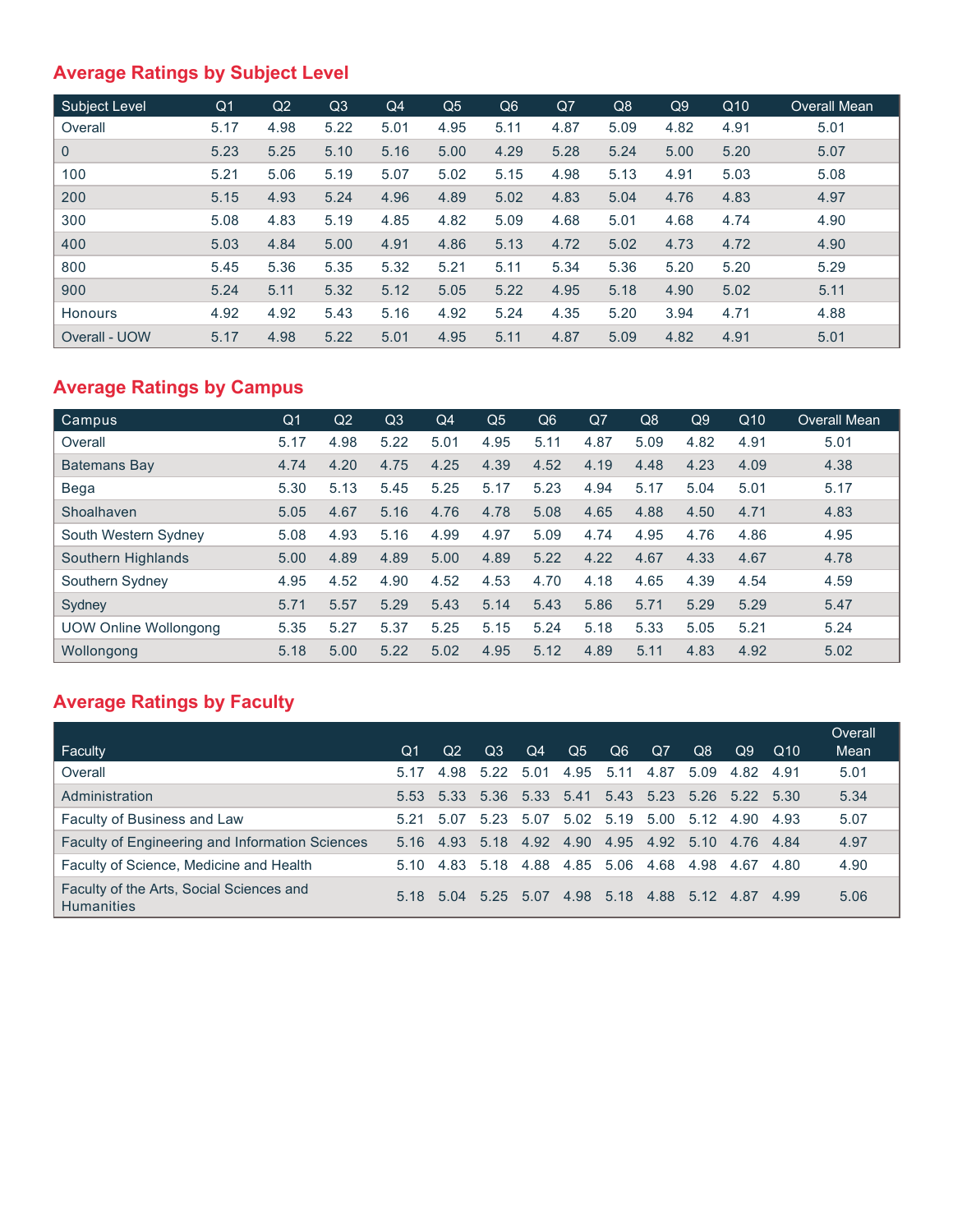#### Response Distribution - UOW



### Response Analysis % Agreeable - UOW

The table below shows the percentage of students who selected the option: Mildly Agree, Agree, Strongly Agree.

| Question                                                                    | $\frac{9}{6}$<br>Agreeable |
|-----------------------------------------------------------------------------|----------------------------|
| 1. Understood subject requirements and learning outcomes                    | 94.51%                     |
| 2. Content organised in clear and logical way                               | 89.24%                     |
| 3. Subject challenged my thinking                                           | 94.26%                     |
| 4. Learning materials aided my learning                                     | 90.28%                     |
| 5. Digital technology supported my learning                                 | 90.22%                     |
| 6. Subject provided real world examples connecting theory and practice      | 92.76%                     |
| 7. Assessments tasks clearly stated                                         | 86.80%                     |
| 8. Clear connections between assessment tasks and subject learning outcomes | 92.95%                     |
| 9. Assessment tasks weighted fairly                                         | 86.49%                     |
| 10. Overall satisfaction                                                    | 87.88%                     |